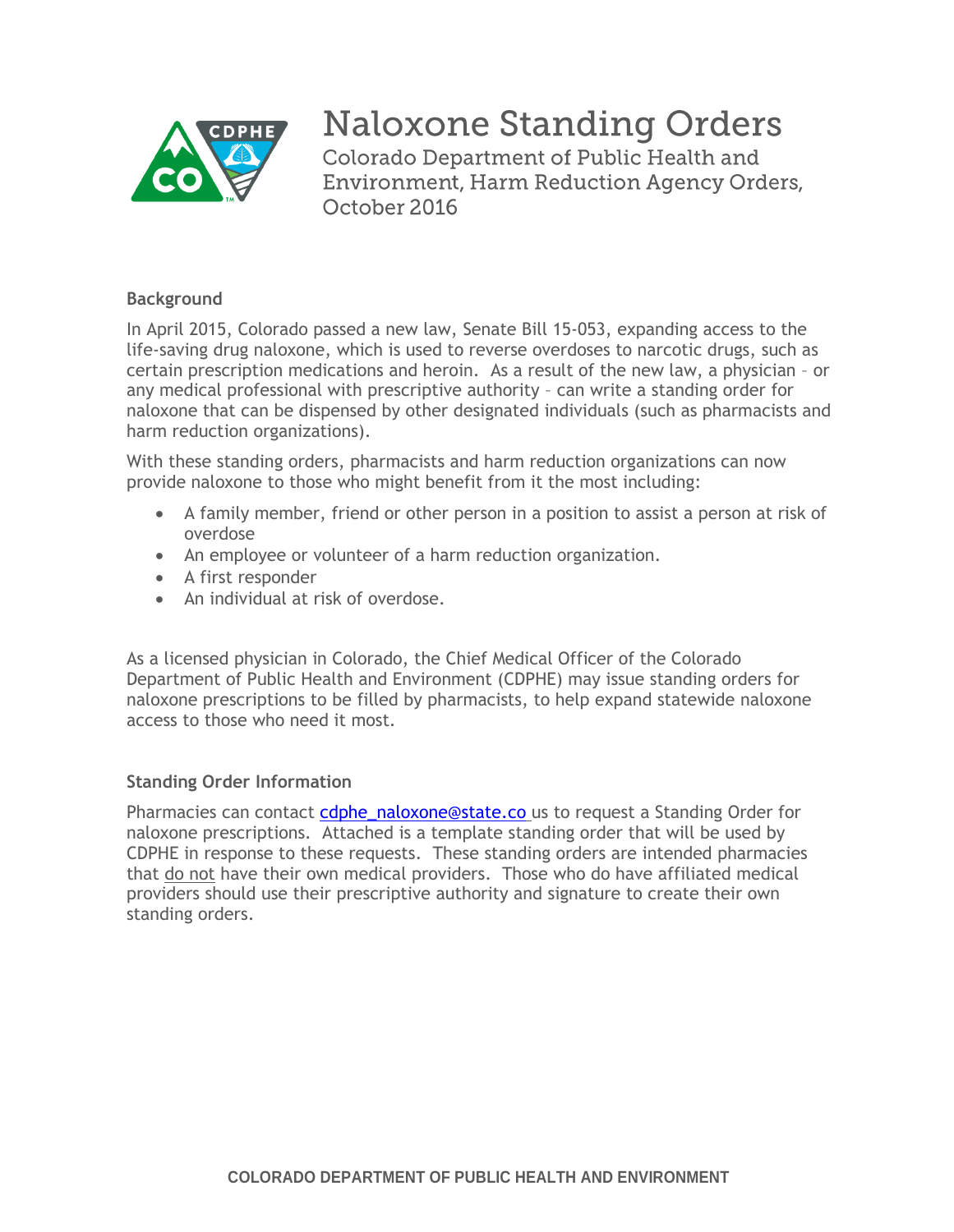#### **STANDING ORDERS FOR NALOXONE DISTRIBUTION FOR OVERDOSE PREVENTION**

Harm Reduction Agency Orders – October 2016

 Naloxone/Narcan is indicated for the reversal of opioid overdose induced by natural or synthetic opioids in the setting of respiratory depression or unresponsiveness. It should not be given to anyone known to be hypersensitive to naloxone hydrochloride. It may be delivered intramuscularly with a needle or intranasally with a mucosal atomizer device.

 naloxone hydrochloride, intramuscular syringes, injection supplies, nasal atomizers, or commercial naloxone auto-injectors and any other naloxone product approved for opioid This standing order covers the possession and distribution of naloxone kits, to include overdose treatment, as long as appropriate training is given.

This standing order authorizes \_\_\_\_\_\_\_\_\_\_\_\_\_\_\_\_ in the state of Colorado to possess and distribute naloxone/narcan kits for the purpose of dispensing them, in accordance with the attached Protocol, to any of the following:

- $\circ$  a person at risk of experiencing an opiate-related overdose,
- $\circ$  a family member, friend, or other person in a position to assist a person at risk of experiencing an opiate-related overdose, or
- o a first responder or employee or volunteer of a harm reduction organization.

#### **Order to Dispense**

.

 Upon satisfactory assessment, as described in the attached Protocol, that the person to receive the naloxone is a person at risk of experiencing an opiate-related overdose or a family member, friend, or other person in a position to assist a person at risk of experiencing an opiate-related overdose, **and** upon completion of training regarding recognizing and responding to suspected opioid overdose, dispense one naloxone kit.

Intramuscular naloxone kits contain the following at a minimum:

 Two single-use 1ml vials naloxone hydrochloride (0.4 mg/ml) Two intramuscular needle syringes Overdose prevention information pamphlet Step-by-step instructions for administration of intramuscular naloxone

Intranasal naloxone kits contain the following at a minimum:

 Two 2 ml Luer-Jet Luer-lock syringes prefilled with naloxone hydrochloride Two mucosal atomization devices Overdose prevention information pamphlet Step-by-step instructions for administration of nasal naloxone (2mg/2ml)

#### Auto-injector kits contain the following at a minimum:

 Naloxone HCL 0.4 mg/ml- pre-packaged kits (Evzio, NDC 60842-030-01) containing 2 auto-injectors with audio instructions and 1training device Step-by-step instructions for administration of naloxone via auto-injector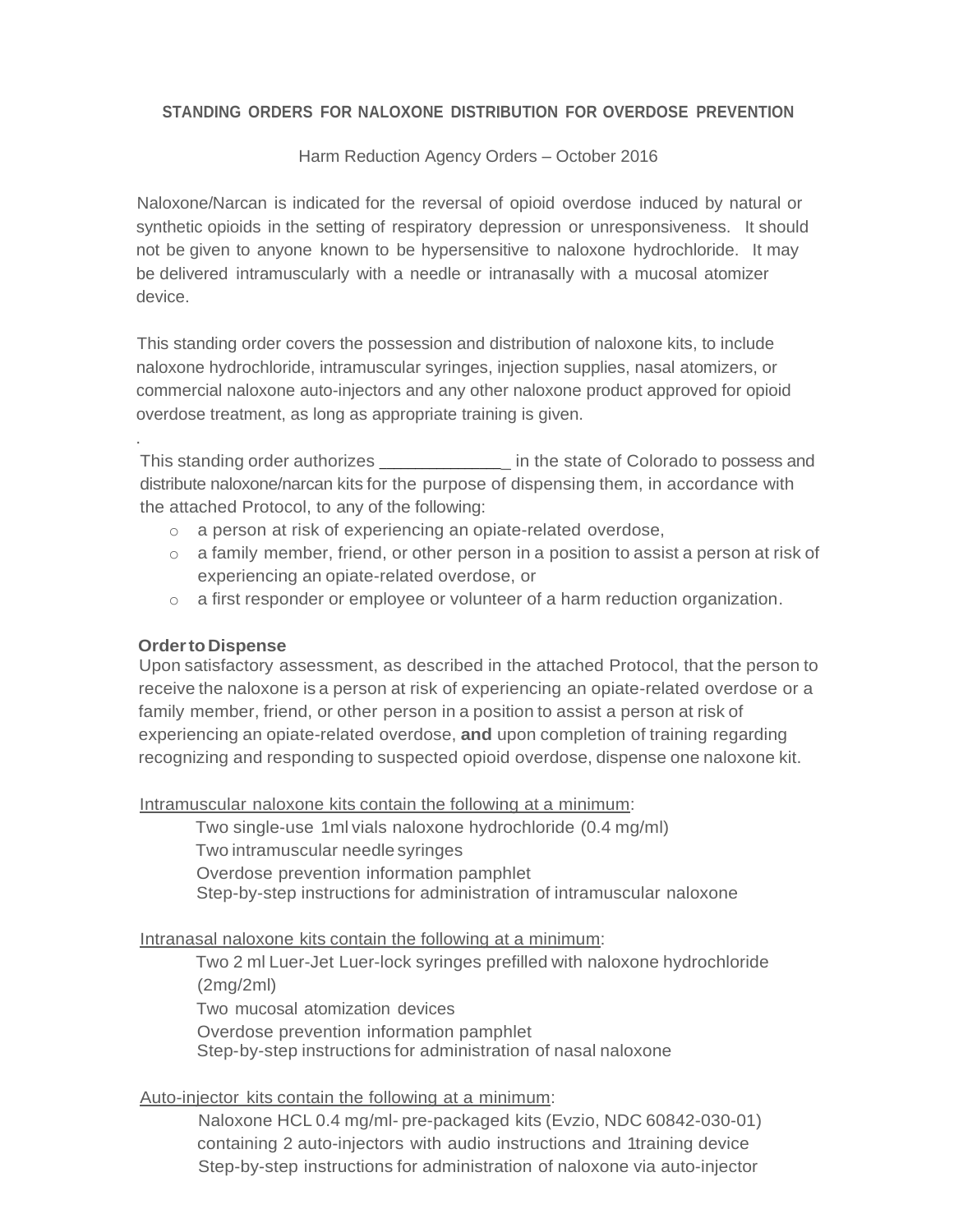# **STANDING ORDERS FOR NALOXONE DISTRIBUTION FOR OVERDOSE PREVENTION** 10/1/16

# **Directions for Use**

 1. Call 911assoon as possible for a person suspected of an opioid overdose with respiratory depression or unresponsiveness, and initiate rescue breathing.

# 2. Administer naloxone as follows:

Intramuscular Naloxone:

- $\circ$  Uncap the naloxone vial and uncap the muscle needle-syringe
- $\circ$  Insertthe muscle needle through the rubber membrane on the naloxone vial, turn the vial upside down, draw up 1cc of naloxone liquid, and withdraw the needle
- $\circ$  Insert the needle into the muscle of the upper arm or thigh of the victim, through clothing if needed, and push on the plunger to inject the naloxone
- $\circ$  Repeat the injection if there is no response after three minutes

# Intranasal Naloxone:

- $\circ$  Pop off two colored caps from the delivery syringe and one from the naloxone vial
- $\circ$  Screw the naloxone vial gently into the delivery syringe
- $\circ$  Screw the mucosal atomizer device onto the top of the syringe
- $\circ$  Spray half (1ml) of naloxone in one nostril and the other half {1 ml) in the other nostril
- $\circ$  Repeat if there is no response after three minutes

#### Auto-injector Naloxone:

- o Pullauto-injector from outer case Pull off red safety guard
- $\circ$  Place the black end of the auto-injector against the outer thigh, through clothing if needed, press firmly and hold in place for 5 seconds
- $\circ$  Repeat if there is no response after three minutes

#### Narcan:

- o Peel foil
- $\circ$  Hold with index and middle fingers on either side, thumb on plunger
- o Do not prime plunger
- $\circ$  Insert nasal atomizer until backs of fingers are against nostril
- o Push plunger until it stops
- o Give rescue breaths
- $\circ$  If no response in 3-5 minutes, use additional atomizer in other nostril
- 3. Continue rescue breathing and monitor respiration and responsiveness of the naloxone recipient until emergency help arrives.

 $\overline{a}$ 

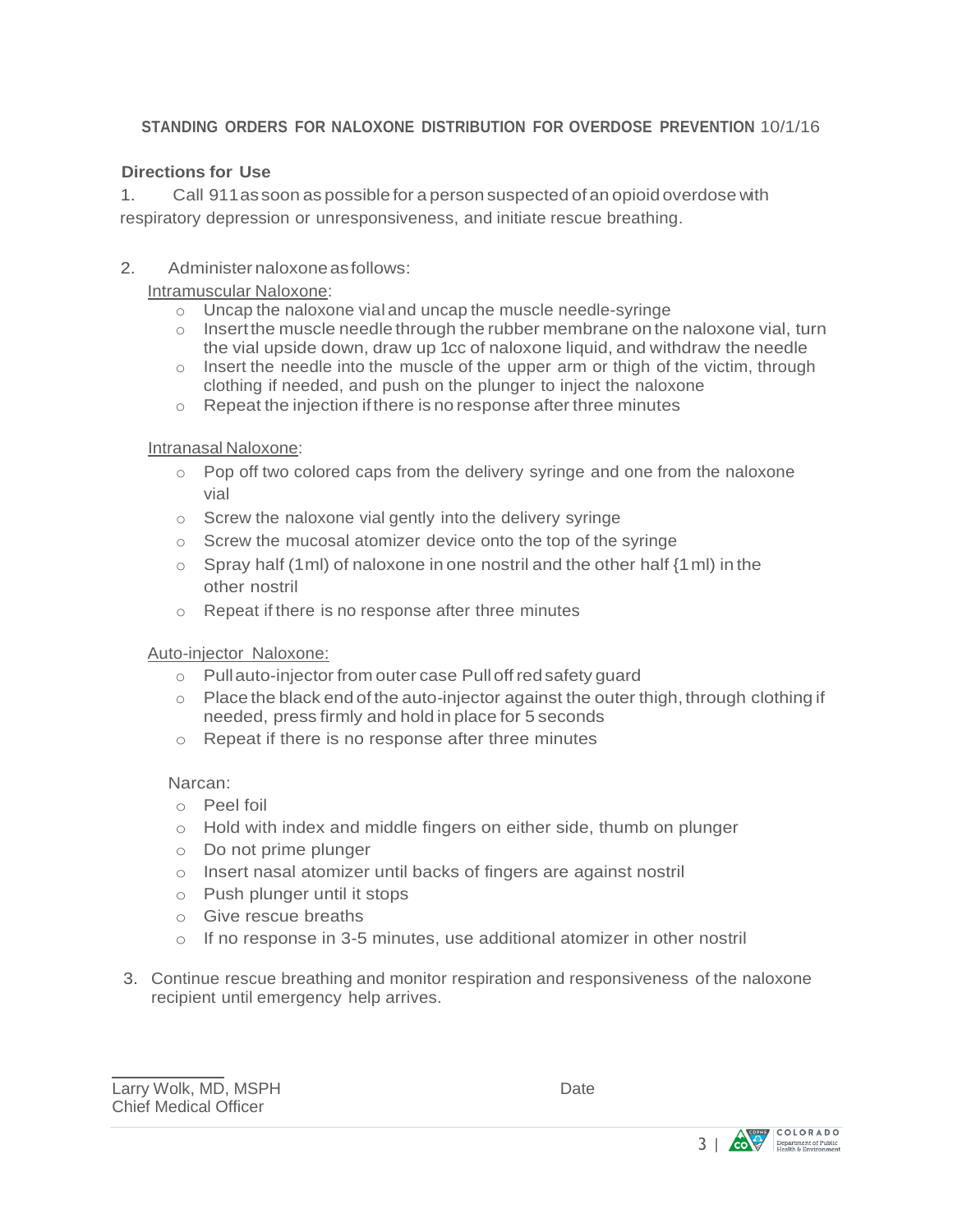# **PROTOCOL FOR NALOXONE STANDING ORDER**

#### **Indications and Usage**

 Naloxone is indicated for the complete or partial reversal of opioid overdose induced by natural or synthetic opioids and exhibited by respiratory depression or unresponsiveness.

#### **Assessment**

Subjective Findings

- Individual is at risk of experiencing an opiate-related overdose or is in a position to assist a family member, friend, or other person at risk of experiencing an opiate-related overdose
- Individual reports no known sensitivity or allergy to naloxone hydrochloride

#### Objective findings

 Client is oriented to person, place, and time and able to understand and learn the essential components of overdose response and naloxone administration.

#### **Provider Actions**

- Screen individual for contraindications/precautions to prescription or dispensing.
- If a contraindication/precaution exists, refer individual to medical provider for evaluation.
- Provide opioid overdose training information/resources or referral to training (links to free educational materials are available on CDPHE's website) Opioid overdose training for the individual shall cover the following at a minimum:
	- $\circ$  Risk factors for opioid overdose and possible prevention actions
	- o Recognition of opioid overdose
	- o Calling 911
	- o Rescue breathing
	- o Administration of naloxone as described in Standing Order
- Pharmacist will dispense naloxone kit and explain contents to individual
- Pharmacist is encouraged to log all dispensed kits on a form approved by the ordering physician.
- Provide information and/or referral for substance abuse or behavioral health treatment options.

#### **Follow Up Requirements**

• Instruct individual/parent/guardian to call medical provider if questions, concerns or problems arise